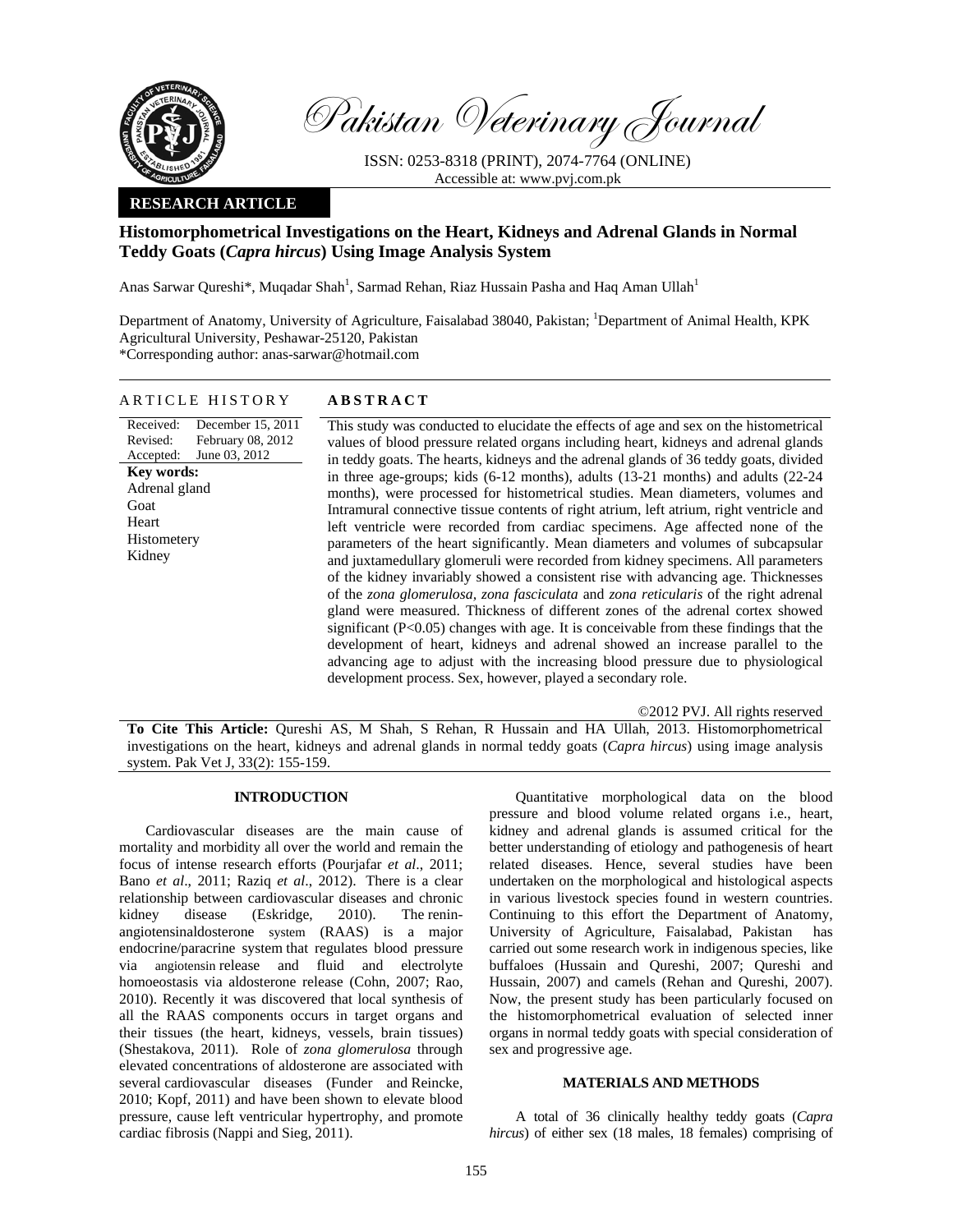three age groups of equal size viz, kids (6-9 months), adults (13-21 months) and old (22-24 months) were used in this study. The age of animals was determined by dentition. Samples of the heart with pericardium, the left and right kidneys and the left and right adrenal glands along with fat tissue were collected from each animal immediately after slaughter during winter season at the Faisalabad abattoir.

For the microscopic investigation, four  $1-2$  cm<sup>3</sup> cubes of heart from the right and left ventricular wall and dorsal walls of free right and the left atria were collected. The kidney samples were taken from the mid of the dorsal surface. Likewise, a cross section from an entire adrenal gland mass was collected.

The specimens were marked and fixed in neutral buffered formaldehyde solution within half an hour after slaughter of animals. Some cardiac muscle samples were cut in cross-section to ensure the sectioning of heart muscles at right angles  $(90^{\circ})$  while others as longitudinal sections to ensure the presentation of muscle cells in longitudinal orientation. The fixed tissues were processed by the Paraffin tissue preparation technique, as described earlier (Bancroft and Gamble, 2008; Shaheen and Akhtar, 2011). These sections were stained with hematoxylin and eosin for morphometric studies.

The microscopic slides of the heart, kidney and adrenal gland were observed at 400x (objective 40x10) for the measurement of cardiac myocyte nuclei, renal glomerular diameter and nuclei of cells of *zona glomerulosa* of the adrenal gland. The measurement from the slides of heart, kidney and adrenal glands were taken by the direct image of the slides by the digital image analysis system. For this purpose image analysis software LUCIA® version 5.0 was used (Laboratory imaging Ltd., Czech Republic).

The measurement of diffusely distributed intramyocardial connective tissue content was measured at 400x magnifications following the point count procedure described earlier (Okada *et al*., 1988). The count of points, which were present in the connective tissue, was calculated and hence the percentage of connective tissue was determined. All computations were done with the help of a digital image analysis system. Attempt was made to avoid perivascular connective tissue, vacuoles and artifacts etc. In each section analyzed, at least 400 points were counted in one slide. Four slides were prepared from each specimen.

One hundred cell nuclei were randomly measured in each hematoxylin and eosin (H&E) stained slide of heart muscle. For each cell nucleus, length of the longest axis (long cell nucleus diameter), length of its vertical axis (short cell nucleus diameter) were used to work out the volume of nucleus using the following formula as described formerly (Spieler, 1995):

#### $V = \pi / 6$  a<sup>\*b<sup>2</sup></sup>

Where  $V=$  volume; a = Short diameter; b = Long diameter. The volume of cardiac myocyte nuclei was measured in  $\mu$ m<sup>3</sup>.

Tissue sections were taken from the cortical and juxtamedullary zones of each kidney for analysis. At least 10 glomeruli were measured in three to four H&E stained slides of each kidney and their mean values were considered for respective animal. Volume and area of the each renal glomerulus were worked out using the following formula as described earlier (Zolnai and Palkovits, 1965):

Volume =  $\pi / 6$  (a<sup>\*</sup> b)<sup>1.5</sup>

 $Area = a \times b$ 

Results thus obtained were expressed in  $\mu$ m<sup>3</sup>x10<sup>3</sup>.

Three different H&E stained sections from each sample of adrenal gland were used to measure the thickness of different layers of the adrenal cortex using an ocular and stage micrometer. The results were expressed in µm. The length and width of each cell nuclei of *zona glomerulosa* of adrenal gland was measured with the help of digital image analysis system. The volume was calculated using the same method as described earlier for the volume of cardiac myocyte nuclei.

**Statistical analysis:** Means (+SEM) were calculated for each parameter in two sexes and three age groups. The means of parameters of heart, kidney and adrenal glands were compared by analysis of variance. Duncan's multiple range (DMR) test was performed for multiple mean comparisons, where necessary. Statistical analysis was performed by using the statistical computer software Minitab (Mtb16) and MSTAT-C. Significance was measured at the 5 percent level.

### **RESULTS**

Mean±SEM of various microscopic anatomical parameters of heart, kidneys and adrenals in both sexes and three age groups of teddy goat (*Capra hircus*) are depicted in Table 1-3. Specimens of histological images subjected to morphometric analysis are presented in Fig. 1, 2 and 3. Statistical analysis revealed that sex specific differences were not significant in any parameters of heart, kidney and adrenals in present study (Table 1, 2 and 3).

Age affected none of the parameters of the heart significantly (Table 1). All parameters of the kidney invariably showed a consistent rise with advancing age. However, in some parameters namely, subcapsular glomerular volume in the left kidney and juxtamedullary diameter of the right kidney these differences were not statistically different. Duncan's multiple range (DMR) test further revealed that the values of all parameters of the kidneys were significantly (P<0.05) higher in old (22-24 m) goats as compared with kids (6-9 m) and adults (13-21 m).

Thickness of different zones of the adrenal cortex showed significant changes with age. Kids (6-9 months old) showed maximum thickness (µm) of the *zona glomerulosa*   $(191.36\pm14.76)$  which reduced significantly  $(P<0.05)$  in adults (136.33±9.82) but gained a significant increase through old  $(22-24$  months) age  $(157.79 \pm 7.34)$  although it still remained lower than the kids. The *zona fasiculata* and the *zona reticularis* showed significant increases in thickness in old goats as compared with the kids and adult goats. Nuclear diameter of the *zona glomerulosa* and the volume of nuclei of *zona glomerulosa* cells showed significant (P<0.05) increases with age (Table 3).

#### **DISCUSSION**

 Cardiac ventricular weight is a variable of particular interest because it has been shown in human epidemiological studies that cardiac ventricular mass is one of the most important independent predictors of cardiovascular mortality and morbidity (Levy *et al*., 1990; De Simone *et al*., 2002). Mean diameters and volumes of nuclei of cardiomyocytes of atria and ventricles were not different with respect to age and sex (Table 1). The volumes of cardiomyocyte nuclei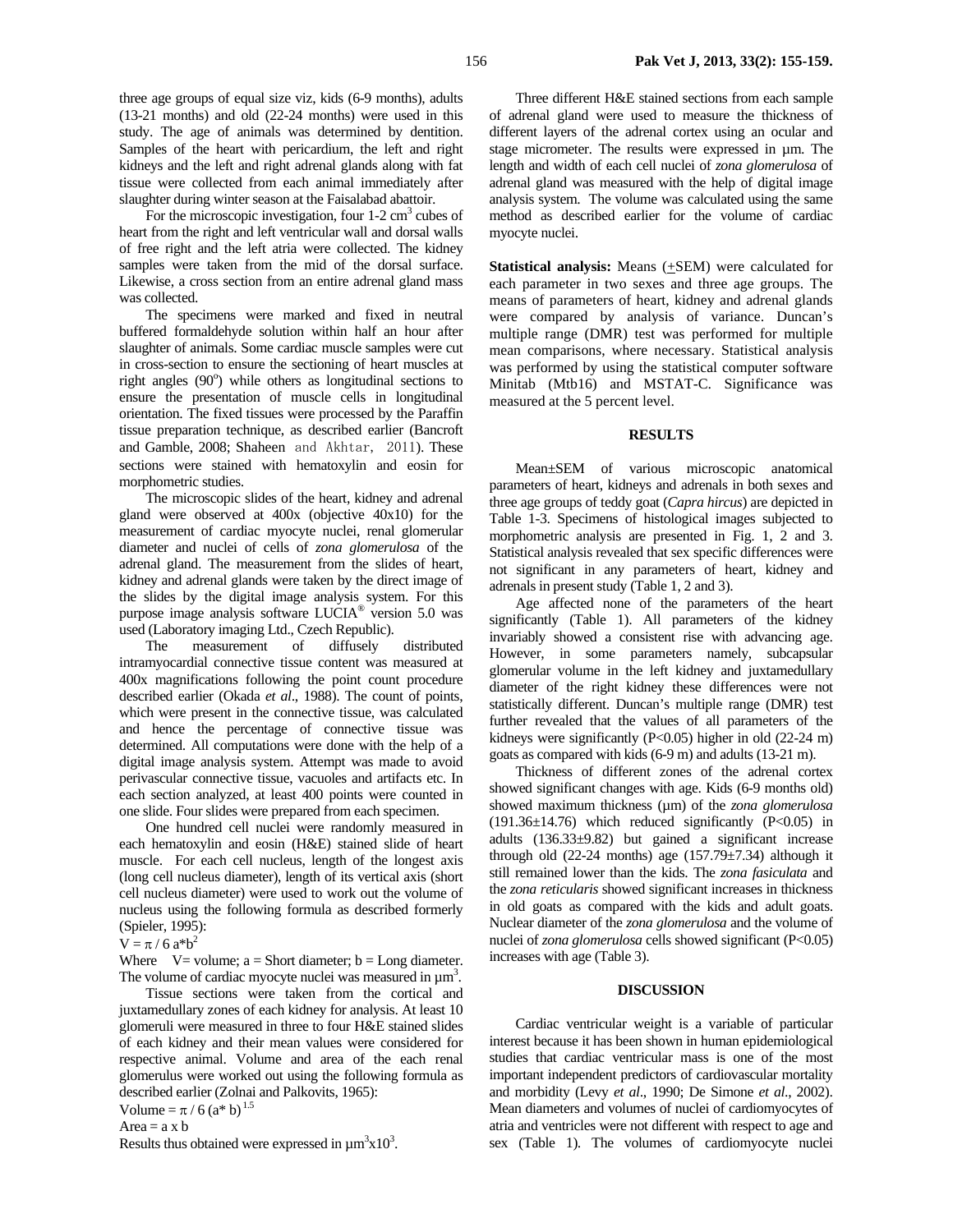**Table 1:** Mean±SEM of histometrical parameters of heart in both sexes and three different age groups of Teddy goat (*Capra hircus*)

| Cardiac                                                                                                                                     |            | Overall           | Male              | Female            | <b>Kids</b>        | <b>Adults</b>     | Old               |  |
|---------------------------------------------------------------------------------------------------------------------------------------------|------------|-------------------|-------------------|-------------------|--------------------|-------------------|-------------------|--|
| chamber                                                                                                                                     | Parameters | Mean              |                   |                   | $(6-9 M)$          | (13-21 M)         | (22-24 M)         |  |
| Right atrium                                                                                                                                |            | $6.59 \pm 0.1$    | $6.57 \pm 0.2$    | $6.61 \pm 0.21$   | $6.75 \pm 0.23$    | $6.5 \pm 0.2$     | $6.52 \pm 0.3$    |  |
|                                                                                                                                             |            | $167.89 \pm 10.7$ | $161.94 \pm 11.9$ | $173.83 \pm 18.1$ | $172.72 \pm 17.8$  | $158.16 \pm 12.3$ | 72.79±24.9        |  |
| Left atrium                                                                                                                                 |            | $7.02 \pm 0.14$   | $7.05 \pm 0.19$   | $6.99 \pm 0.2$    | $7.2 \pm 0.28$     | $6.85 \pm 0.2$    | $7.01 \pm 0.3$    |  |
|                                                                                                                                             |            | $210.18 \pm 13.6$ | $216.89 \pm 17.9$ | 203.46±20.9       | 225.93±25.9        | $193.5 \pm 17.55$ | $211.09 \pm 27.3$ |  |
| Right ventricle                                                                                                                             |            | $6.8 \pm 0.12$    | $6.73 \pm 0.1$    | $6.9 \pm 0.21$    | $6.75 \pm 0.2$     | $6.99 \pm 0.3$    | $6.7 \pm 0.2$     |  |
|                                                                                                                                             |            | 186.85±9.97       | $178.2 \pm 10.77$ | $195.49 \pm 16.8$ | $172.49 \pm 13.99$ | $206.31 \pm 21.3$ | 53.89±15.56       |  |
| Left ventricle                                                                                                                              |            | $5.92 \pm 0.1$    | $5.78 \pm 0.23$   | $5.96 \pm 0.2$    | $5.77 \pm 0.3$     | $5.84 \pm 0.3$    | $6.01 \pm 0.2$    |  |
|                                                                                                                                             |            | $127.93 \pm 8.5$  | $127.62 \pm 11.5$ | $128.24 \pm 12.8$ | $133.51 \pm 17.1$  | $122.67 \pm 16.2$ | $127.61 \pm 11.2$ |  |
| Right atrium                                                                                                                                |            | $6.06 \pm 0.2$    | $6.03 \pm 0.3$    | $6.09 \pm 0.4$    | $6.08 + 0.2$       | $6.24 \pm 0.5$    | $5.85 \pm 0.5$    |  |
| Left atrium                                                                                                                                 |            | $6.38 \pm 0.3$    | $6.4 \pm 0.4$     | $6.36 \pm 0.4$    | $6.48 \pm 0.4$     | $6.57 \pm 0.5$    | $6.09 \pm 0.5$    |  |
| Right ventricle                                                                                                                             |            | $6.21 \pm 0.3$    | $6.44 \pm 0.4$    | $5.96 \pm 0.4$    | $5.92 \pm 0.5$     | $6.75 \pm 0.5$    | $5.94 \pm 0.6$    |  |
| Left ventricle                                                                                                                              |            | $6.03 \pm 0.2$    | $6.1 \pm 0.2$     | $6.09 \pm 0.4$    | $5.9 \pm 0.4$      | $6.17 \pm 0.4$    | $6.03 \pm 0.3$    |  |
| I=Mean diameter of cardiomyocyte nuclei (µm); 2=Mean volume of cardiomyocyte nuclei (µm <sup>3</sup> ); 3=Intramural Connective Tissue (%). |            |                   |                   |                   |                    |                   |                   |  |

| Table 2: Mean±SEM of histometrical parameters of right and left kidneys in both sexes and three different age groups of Teddy goat (Capra hircus) |  |  |
|---------------------------------------------------------------------------------------------------------------------------------------------------|--|--|
|                                                                                                                                                   |  |  |

| Parameters                                                                               | Side | Overall mean     | Male               | Female            | <b>Kids</b>                  | Adults                        | Old                         |
|------------------------------------------------------------------------------------------|------|------------------|--------------------|-------------------|------------------------------|-------------------------------|-----------------------------|
|                                                                                          |      |                  |                    |                   | $(6-9 M)$                    | (13-21 M)                     | $(22-24 M)$                 |
| MSG diameter (µm)                                                                        |      | $91.0 \pm 1.8$   | $88.3 + 2.1$       | $93.2 \pm 2.9$    | $86.1 \pm 3.1^a$             | $91.8 \pm 3.0^{ab}$           | $96.7 \pm 2.7$ <sup>b</sup> |
| MSG surface area $(\mu m^2 \times 10^3)$                                                 | Rt   | $7.72 \pm 0.4$   | $7.25 \pm 0.5$     | $8.19 \pm 0.5$    | $5.67 \pm 0.5$ °             | $8.01 \pm 0.52^b$             | $9.48 \pm 0.4$ <sup>a</sup> |
| MSG volume $(\mu m^3 \times 10^3)$                                                       |      | 387.2±24.75      | $352.61 \pm 31.61$ | $421.8 \pm 37.2$  | 269.49±29.5c                 | 390.96±39.8 <sup>b</sup>      | $501.15 \pm 30.8^a$         |
| MSG diameter (um)                                                                        |      | $95.56 \pm 2.1$  | $94.35 \pm 3.4$    | $96.98 \pm 2.3$   | $89.79 \pm 2.6^b$            | $94.37 \pm 2.9^b$             | $104.06 \pm 3.7^a$          |
| MSG surface area $(\mu m^2 \times 10^3)$                                                 | Lt   | $8.44 \pm 0.5$   | $8.28 \pm 0.8$     | $8.6 \pm 0.4$     | $6.97 \pm 0.6^{\circ}$       | $7.45 \pm 0.3^b$              | $10.9 \pm 0.8$ <sup>a</sup> |
| MSG volume $(\mu m^3 \times 10^3)$                                                       |      | 439.95±35.6      | $421.9 \pm 66.4$   | $457.1 \pm 27.5$  | $344.9 \pm 21.4^b$           | $357.4 \pm 41.7$ <sup>b</sup> | $617.53 \pm 74.6^b$         |
| $M G$ diameter ( $µm$ )                                                                  |      | $100.37 \pm 2.3$ | $97.93 \pm 3.3$    | $102.8 \pm 3$     | $94.68 \pm 3^a$              | $101.92 \pm 3.08^{ab}$        | $105.6{\pm}4.2^{b}$         |
| MJG surface area $(\mu m^2 \times 10^3)$                                                 | Rt   | $9.72 \pm 0.5$   | $9.38 \pm 0.8$     | $10.06 \pm 0.7$   | $7.62 \pm 0.7$ <sup>b</sup>  | $10.08 \pm 0.8$ <sup>b</sup>  | $11.46 \pm 0.8^a$           |
| MJG volume $(\mu m^3 \times 10^3)$                                                       |      | $537.8 \pm 39.9$ | $497.1 \pm 63.7$   | 578.54±47.9       | 433.18±48.2 <sup>b</sup>     | $477.79 \pm 65.6^b$           | 702.5±68.9 <sup>a</sup>     |
| $M G$ diameter of $(\mu m)$                                                              |      | $102.33 \pm 2.2$ | $99.33 \pm 3.8$    | $105.27 \pm 2.2$  | $94.69 \pm 2.7$ <sup>a</sup> | $100.18 \pm 3^{ab}$           | $111.82 \pm 3.6^b$          |
| MJG surface area $(\mu m^2 \times 10^3)$                                                 | Lt   | $9.72 \pm 0.5$   | $9.24 \pm 0.9$     | $10.2 \pm 0.5$    | $8.17 \pm 0.8^a$             | $8.41 \pm 0.5^{ab}$           | $12.57 \pm 0.9^{\circ}$     |
| MJG volume $(\mu m^3 \times 10^3)$                                                       |      | 571.89±42.1      | $523.23 \pm 75.3$  | $618.55 \pm 37.2$ | 430.47±38.7 <sup>a</sup>     | 504.26±52.5 <sup>ab</sup>     | 780.93±80.6 <sup>b</sup>    |
| MSG=Mean subcapsular glomerular; M = Mean juxtamedullary glomerular; Rt= Right; Lt=Left. |      |                  |                    |                   |                              |                               |                             |

**Table 3:** Mean±SEM of histometrical parameters of adrenal glands in both sexes and three different age groups of Teddy goat (*Capra hircus*)

| Parameter | Site                                                                                                                         | Side      | Overall mean      | Male              | Female           | <b>Kids</b>             | <b>Adults</b>                 | Old                      |  |
|-----------|------------------------------------------------------------------------------------------------------------------------------|-----------|-------------------|-------------------|------------------|-------------------------|-------------------------------|--------------------------|--|
|           |                                                                                                                              |           |                   |                   |                  | $(6-9 M)$               | $(13-21M)$                    | $(22-24M)$               |  |
|           | Zona glomerulosa                                                                                                             |           | $161.8 \pm 7.3$   | 159.5±9.2         | $164.1 \pm 11.6$ | $191.7 \pm 14.8$        | $136.3 + 9.8$                 | $157.8 + 7.3$            |  |
|           | Zona fasciculate                                                                                                             | Rt        | 756.53±24.1       | 757.29±37.1       | 757.77±32        | $627.18 \pm 22.2^b$     | 789.73±36.7 <sup>a</sup>      | 852.69±35.5 <sup>a</sup> |  |
|           | Zona reticularis                                                                                                             |           | 355.27±21.9       | $379.11 \pm 28.2$ | 331.43±33.4      | 259.43±22.81°           | $346.51 \pm 37.1^b$           | 459.86±29.1 <sup>a</sup> |  |
|           | Zona glomerulosa                                                                                                             |           | $166.76 \pm 31.7$ | $171.4 \pm 8.9$   | $162.11 \pm 5.7$ | $188.3 \pm 8.4^a$       | $142.47 \pm 7.6$ °            | $169.5 \pm 6.4^b$        |  |
|           | Zona fasciculate                                                                                                             | Lt        | 734.3±27.7        | 691.28±31.6       | 777.32±44.1      | $673.39 \pm 42.4^b$     | 732.64±60.8 <sup>b</sup>      | 796.27±34.0 <sup>a</sup> |  |
|           | Zona reticularis                                                                                                             |           | 353.38±19.4       | 378.23±32.9       | 328.52±19.7      | $269.84 \pm 12.9^b$     | $333.56 \pm 28.1^{\circ}$     | $456.72 \pm 31.4^a$      |  |
| D         | Zona glomerulosa                                                                                                             | Rt and Lt | $4.67 \pm 0.3$    | $4.59 \pm 0.3$    | $4.73 \pm 0.3$   | $4.53 \pm 0.4^b$        | $4.76 \pm 0.3^b$              | $5.46 \pm 0.4^a$         |  |
| v         | Zona glomerulosa                                                                                                             | Rt and Lt | $86.5 \pm 14.9$   | $85.49 \pm 15.3$  | $88.67 \pm 13.8$ | 78.31±12.9 <sup>a</sup> | $86.13 \pm 14.7$ <sup>b</sup> | $90.21 \pm 15.8$ °       |  |
|           | $T =$ Thiskness (um): $D =$ Diamatar of nugali (um): $1/-1$ olyma of nuglai (um <sup>3</sup> ): $D_f = D_i$ ght: $I_f = I_f$ |           |                   |                   |                  |                         |                               |                          |  |

T= Thickness (µm); D= Diameter of nuceli (µm); V=Volume of nuclei (µm<sup>3</sup>); Rt= Right; Lt=Left.

of various chambers of heart in the cattle heifers reported earlier (Tiwari and Swarup, 1977; Spieler*,* 1995) were lower than in the present findings. This suggests a species difference in the size of cardiomyocytic nuclei. No literature could be found regarding this parameter in goats.

Mean intramural connective tissue percentage of atria and ventricles in teddy goats are in general conformation with earlier findings (Spieler*,* 1995), in different age groups including kids, adults and old groups of teddy goats.

Age induced a statistically significant (P<0.05) rise in subcapsular and juxtamedullary glomerular diameter, surface area and volume in the right and left kidneys. However, relatively higher values of subcapsular glomerular diameter (127  $\mu$ m) and juxtamedullary glomeruli (126  $\mu$ m) were reported in goats (Zolnai and Palkovits, 1965). The lower values of glomerular diameter can be attributed to the small body size of the teddy goat. A mean subcapsular glomerular diameter of 162 µm and a juxtamedullary glomerular diameter of 142 µm were reported earlier in adult buffaloes (Tiwari and Swarup, 1977). Mean subcapsular and juxtamedullary glomerular diameters in two species of cattle were reported as 197 and 175 µm in *Bos indicus* and 194 and 201 µm in *Bos taurus*, respectively (Mbassa, 1988). Present findings were significantly  $(P<0.05)$  lower than the values of subcapsular glomerular diameter in the right and left kidneys of young one-humped camels (114.01±2.35 and 117.4±2.33µm, respectively) (Rehan and Qureshi, 2007). Likewise, higher mean volumes of glomeruli of kidneys in young and adult buffaloes were documented earlier (Hussain and Qureshi, 2007) as compared to the present study. Significantly (P<0.05) higher values of subcapsular glomerular volume  $(1020.78 \pm 65.9 \mu m^3 x \quad 10^3$  and 1635.14 $\pm$ 94.3  $\mu$ m<sup>3</sup>x 10<sup>3</sup>) were reported earlier in the right and left kidneys of young one humped camels (Rehan and Qureshi, 2007).

Significantly higher values of subcapsular and juxtamedullary glomerular surface area (11.86±0.48 and  $7.64 \pm 0.28 \mu m^2 x$  10<sup>3</sup>) were reported formerly in camel calves (Rehan and Qureshi, 2007) as compared to teddy goats. The reduced size of glomeruli in teddy goats may be due to their smaller size than other domestic animals.

The diameter, volume and surface area of the subcapsular and juxtamedullary glomeruli increased significantly  $(P<0.05)$  with advancing age, while minimal influence of the sex was observed upon these parameters.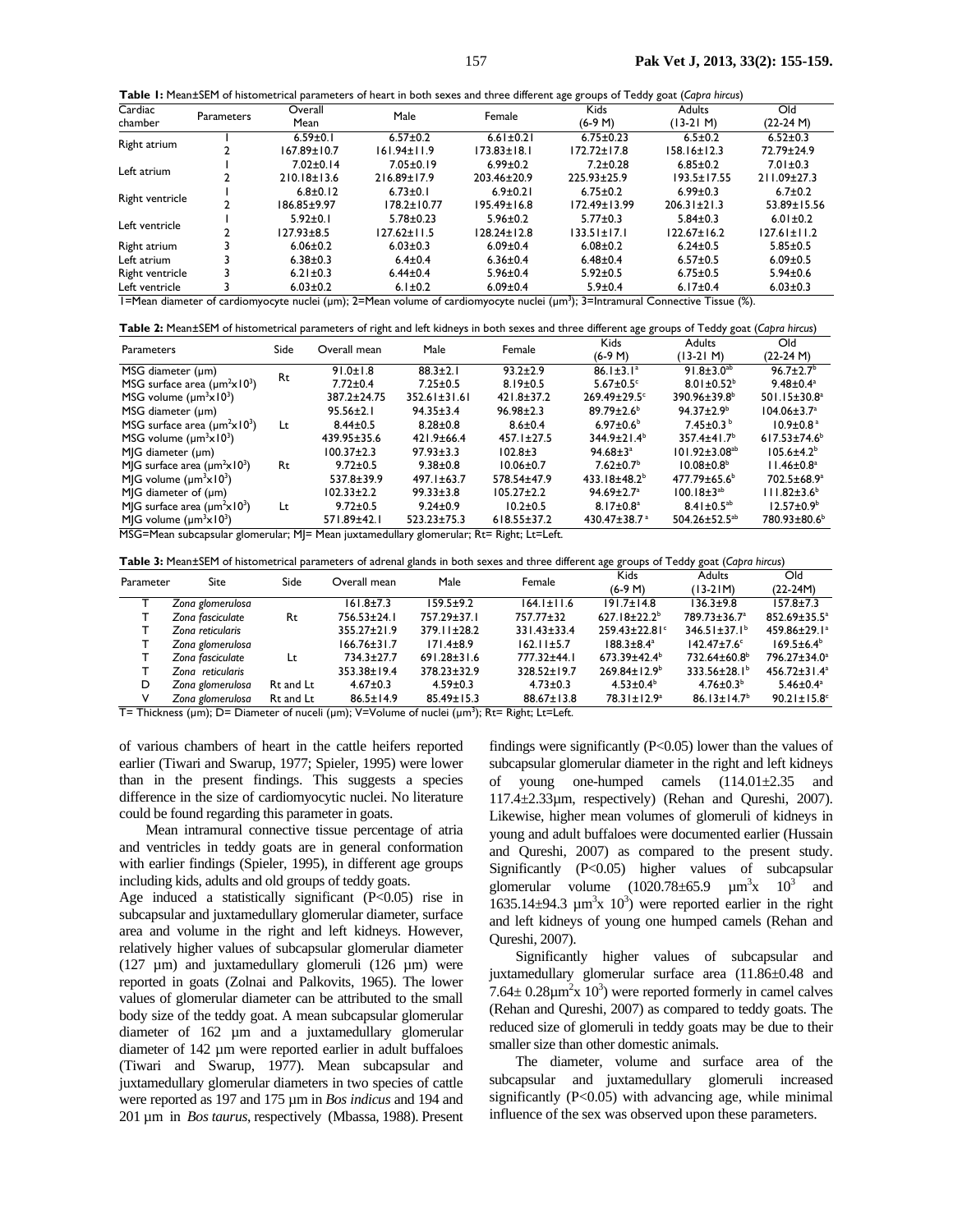

**Fig. 1:** Photomicrograph of atrial muscles of teddy goat showing the cardiomyocytes (CM), cardiomyocytic nuclei (arrows) and connective tissue contents (CT); Stain H&E. × 200



**Fig. 2:** Photomicrograph of kidney of teddy goat showing the juxtamedullary glomerulus (GL) and convoluted tubules (CT); Stain H&E. × 100



**Fig. 3:** Photomicrograph of adrenal cortex of teddy goat showing the different zones; Stain H&E. × 100

These findings are in accordance with earlier studies in teddy goats (Shah *et al*., 2010), rats (Deschepper *et al*., 2004), cattle heifers (Mischke, 1997) and roe-deers (Genschow, 1997). According to Deschepper *et al.* (2004) differences observed in kidney cortices were due to an increase of the mesangial compartment (with increased mesangial cellularity and mesangial matrix), or enlarged juxtaglomerular appariti. This increased mass of the kidney tissue may account for better filtration in the adult goat.

Overall mean thickness of *zona glomerulosa* (161.83±7.3; 12.7%), *zona fasciculata* (756.53±24.14; 59.40%) and *zona reticularis* (355.27±21.89; 27.90%) of adrenal glands were recorded on the left and right sides. Sex had no significant effect on these parameters whereas there was a consistent increase in percentage with age. The increase in thickness of zones with age contributes to the increased weight and dimensions of adrenal glands as reported earlier (Shah *et al*., 2010). These results are in line with the previous findings regarding the *zona glomerulosa* and *zona fasiculata* in sheep (Tiwari and Swarup, 1977; Deschepper, *et al*., 2004). According to Akana *et al*. (1983) the trophic effect ACTH on the adrenal fasciculate might be the strongest determinant of changes in adrenal weight.

Mean values of diameters and volumes of nuclei of *zona glomerulosa* cells of right and left adrenal glands of teddy goat are depicted in Table 3. Higher values of mean diameter  $(7.3\pm0.08$  and  $7.17\pm0.1$  µm) and volume  $(93.83 \pm 23.24$  and  $88.68 \pm 28.01$   $\mu$ m<sup>3</sup>) of nuclei of *zona glomerulosa* cells of right and left adrenal glands were reported earlier in camel calves (Rehan and Qureshi, 2007). Sex had no significant effect on these two parameters. However, age induced a consistent rise in these parameters. A comparable trend with advancing age (Tiwari and Swarup, 1977) was recorded in sheep and buffaloes (Hussain and Qureshi, 2007).

It is conceivable from these findings that development of heart, kidneys and adrenals, morphologically as well as histologically, showed an increase parallel to advancing age to adjust with the increasing blood pressure and filtration rate due to physiological development processes.

#### **REFERENCES**

- Akana SF, J Shinsako and MF Dallman, 1983, Relationships among<br>adrenal weight, corticosterone, and stimulated adrenal weight, corticosterone, and stimulated adrenocorticotropin levels in rats. Endocrinology, 113: 2226-31.
- Bancroft JD and M Gamble, 2008. Theory and practice of histological techniques. 6<sup>th</sup> Ed. Churchill Livingstone, Nottingham, UK
- Bano P, M Abdullah, M Nadeem, ME Babar and GA Khan, 2011. Preparation of functional yoghurt from sheep and goat milk blends. Pak J Agric Sci, 48:211-215.
- Cohn J, 2007. Reducing cardiovascular risk by blockade of the reninangiotensin-aldosterone system. Adv Ther, 24: 1290-1304.
- Deschepper, CF, JL Olson, M Otis and N Gallo-Payet, 2004. Characterization of blood pressure and morphological traits in cardiovascular-related organs in 13 different inbred mouse strains. J Appl Physiol, 97: 369-376.
- De Simone G, P Verdecchia S Pede, M Gorini and AP Maggion, 2002. Prognosis of inappropriate left ventricular mass in hypertension. The MAVI study. Hypertension, 40: 470-476.
- Eskridge MS, 2010. Hypertension and chronic kidney disease: the role of lifestyle modification and medication management. Nephrol Nurs J, 37: 55-60.
- Funder JW and M Reincke, 2010. Aldosterone: a cardiovascular risk factor? Biochim Biophys Acta, 1802: 1188-1192.
- Genschow A, 1997. Gross and microscopic anatomical studies on the heart, kidney and adrenals of roe-deers (*Capreolus capreolus*) (In German). Thesis, Free University Berlin, Germany.
- Hussain R and AS Qureshi, 2007 Age-related changes in the morphometric parameters of the heart, kidneys and adrenal glands of nili-ravi buffaloes. Ital J Anim Sci, 6: 995-998.
- Kopf PG, KM Gauthier, DX Zhang, JR Falck and WB Campbell, 2011. Angiotensin II regulates adrenal vascular tone through zona glomerulosa cell-derived EETs and DHETs. Hypertension, 57: 323- 329.
- Levy D, RJ Garrison, DD Savage and WB Kannel, 1990. Prognostic implications of echocardiographically determined left ventricular